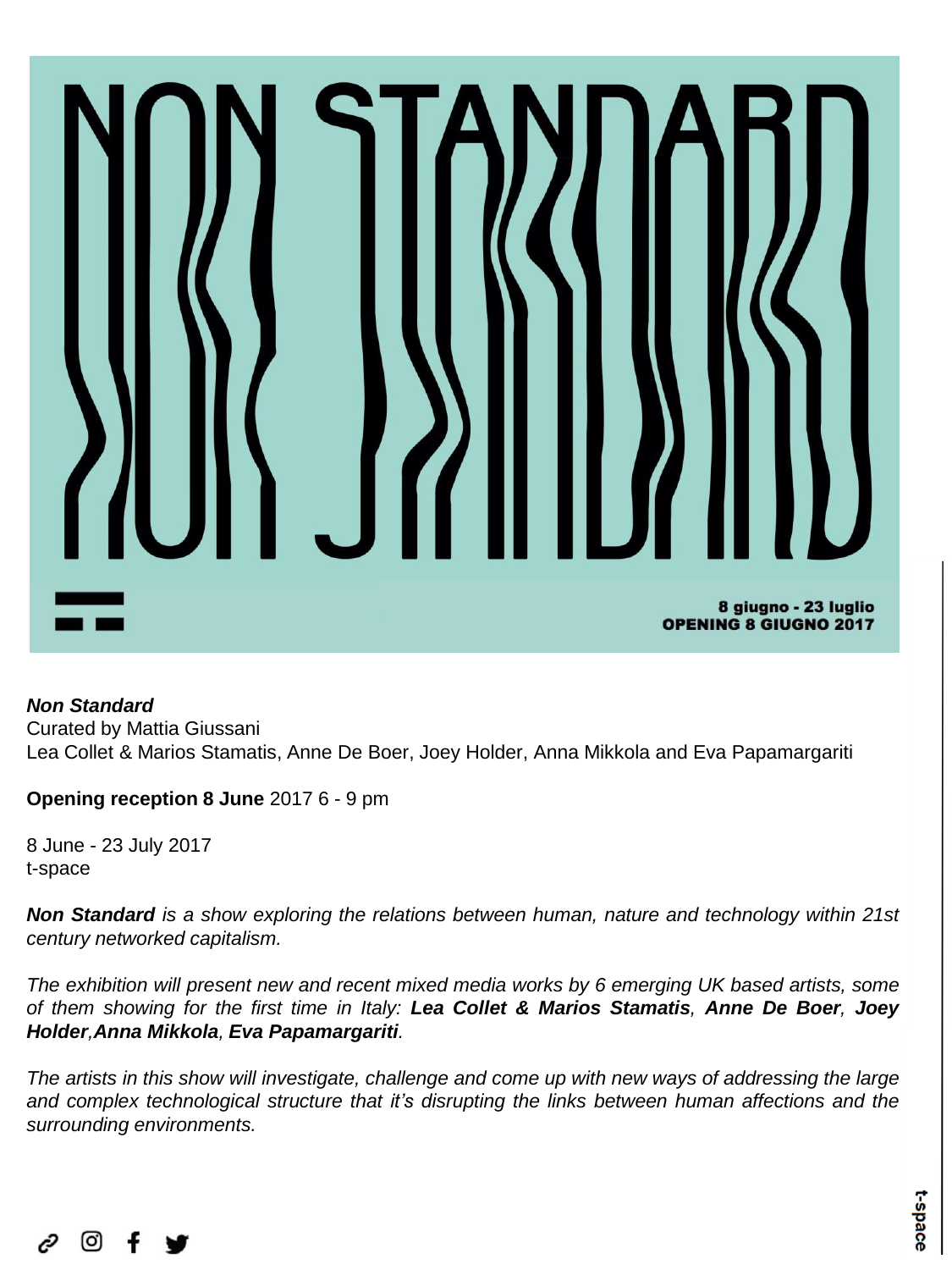*NON STANDARD: Human and technological mediations with surrounding environments* Matilda Tjäder

We can call this a slow (media) technological violence of war [..] It relates to the extended environmental impact of the link between contemporary multitempor(e)alities and the media technological materials as part of supply routes and the processes of fabrication involving rare earths and other earth materials that need to be refined for their usefulness as part of production of electronic objects.

Parikka, J. (2016) *A Slow, Contemporary Violence: Damaged Environments of Technological Culture,* p.18, Berlin: Sternberg Press.

Because what can be gained from notions of time conflates in the moment of verbalization. Tongues suspend temporality, wrap it up like a bouquet of nettles. If it burns, it spits. Language plays the sad protagonist. In absence of a grammatical loop of constant repetition, an arrow is installed to simulate alibi. A human hand picks it up, tightens and bends it, points it in the direction of a gathering point. Behind the back of all woodpecker-like dialogues, some have gathered to breath in choirs, to attest major chords with minor adjustments. Inviting oxygen in their bodies to formulate human weight on earth.

Author is non and needs everything. Authorship is contested when multiple mouths are synchronously left open. One mouth opens, another mouth delivers the fire. Eating it like fuel, the burning flames lubricate the spitting out of vowels. When sun rises, and tides reside, their intestines are engraved: amorphous circuits finding their way between bodies and soil. Transformation occurs by the slit of each one's tongue.

Eradication of sentences, cut up at first. Fabrications now arrive from other scales permeable. With the inevitably radical form of communication, instructions are up for question. To avoid analogy, bend your tongue and start anew. Speaking in tongues by rubbing their tips to the palate. Amalgamations like networks slide down their throats. Swallowing soil, feeding it with fibers.

Waves are matter that breaks, bends, overlaps, and spreads. It enforces ink to trickle down the canals. Zeros and ones elide abundance. Or, what are their reasons to escape the omnipresence of word objects, when nothing can be reversed and everything can be re-engineered? Permeating a rhythm to aid memory with memorizable formulas. Enveloped and stored in the bodies of the circuit nurtured by fire. Diagnosed as temporal phenomena it breaks the code to write anew. It invokes patterns from signs passed over without semiotic ornament.

Once I'd engaged in the ritual, affective capitalism traversed my mind and asked for chronological location. It had long since carved out a space as an embryo waiting for more to come. Touching the fabric of my mind pattern. The sensation of the flames witnessed how soil had always been the narrator.

For further informations and press materials : t-space press press@t-space.it www.t-space.it via Bolama 2, 20126 Milan. Italy